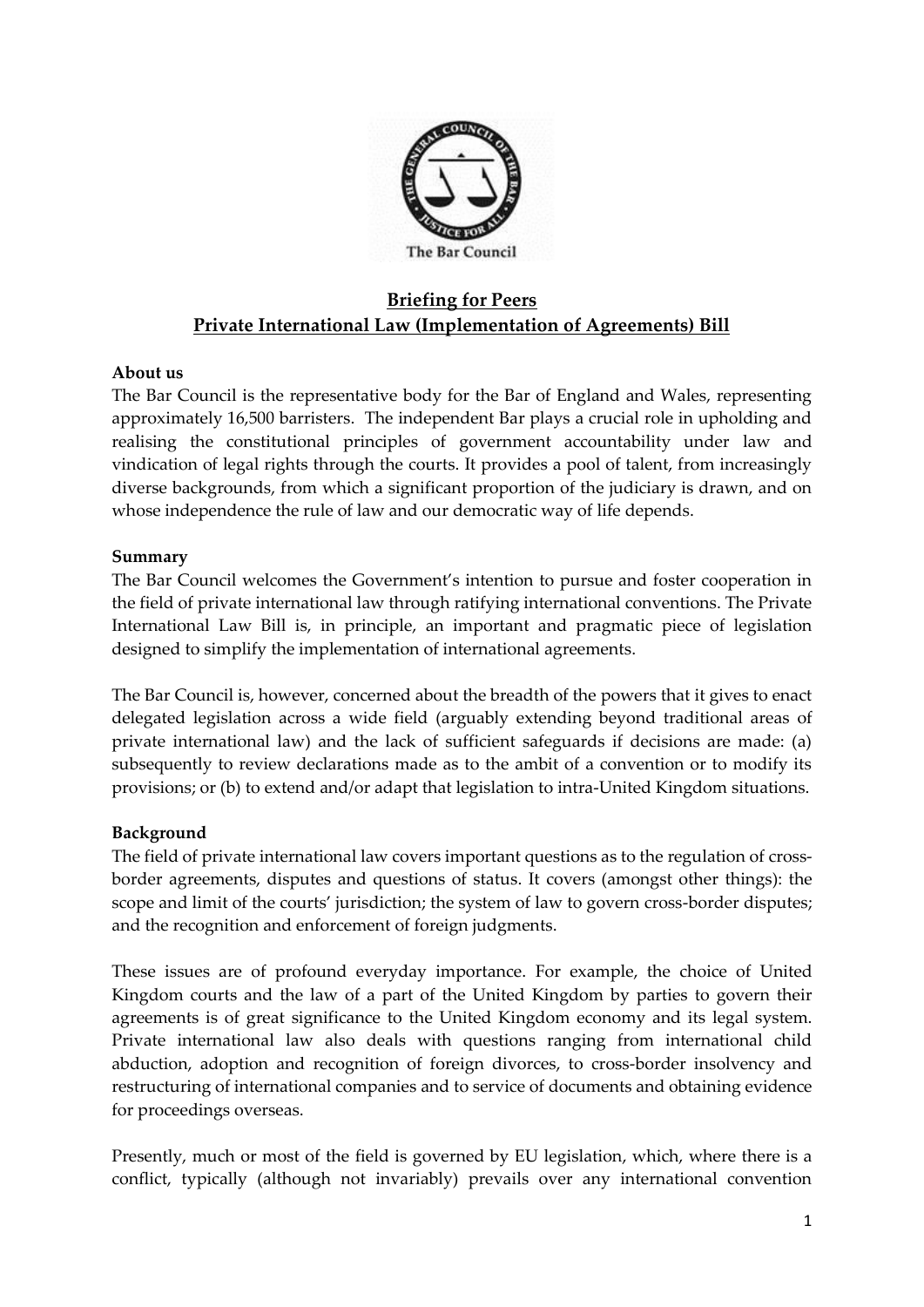covering the same field. Whilst a significant amount of this EU law will be retained as domestic law pursuant to the EU (Withdrawal) Act 2018 (as amended), much of it will not be because the legislation deals with initiatives between Member States that require reciprocity. This includes rules on jurisdiction, recognition and enforcement of judgments overseas, crossborder insolvency and a wide range of family law issues.

Against this background, existing and future international conventions in the field are likely to take on greater importance in the United Kingdom. Indeed, the United Kingdom Negotiating Mandate of 28 February 2020 recognises this (Part II, para 64).

A number of international conventions have been concluded (primarily, through the Hague Conference on Private International Law) to which the United Kingdom is, or may wish to, become party. In some cases, the United Kingdom is presently bound by those conventions as a result of the European Union's accession and, in order to continue to benefit from them, will need to become a Contracting State in its own right at the end of the transition period.

The Bar Council welcomes the maintenance and enhancing of international cooperation in the field of private international law. This helps to ensure uniform solutions for businesses and individuals throughout the Contracting States, enabling them to trade and travel across borders more confidently.

# **The Bill**

Against this background, the primary purposes of the Bill are twofold:

- (a) To address (in section 1) the implementation of existing international conventions in the field of private international law to which the United Kingdom is party by virtue of the European Union's accession and which the United Kingdom will rejoin as an independent Contracting State at the end of the transition period.
- (b) To provide (in section 2) a mechanism to incorporate and implement new international conventions and Model Laws to which the United Kingdom may become party into domestic law using delegated powers. The Bill will not affect legislative scrutiny as to whether the United Kingdom should ratify an international convention in the first place.

In the Bar Council's view, the overarching purpose of the Bill is expedient in seeking to ensure the prompt implementation of international agreements to which the United Kingdom is, or has decided to be, bound. There are, however, important questions about the scope and drafting of the Bill and the need for safeguards to ensure adequate consultation.

Section 1 amends the principal legislation in the United Kingdom on cross-border jurisdiction and recognition and enforcement of judgments in civil matters, the Civil Jurisdiction and Judgments Act 1982, by giving the force of law to international conventions to which the United Kingdom is party. Strictly speaking, it is doubtful that this is necessary as this would be secured by section 4 of the EU (Withdrawal) Act 2018 (as amended by the European Union Withdrawal Agreement) Act 2020 but it is helpful to make things clearer by amending the primary legislation.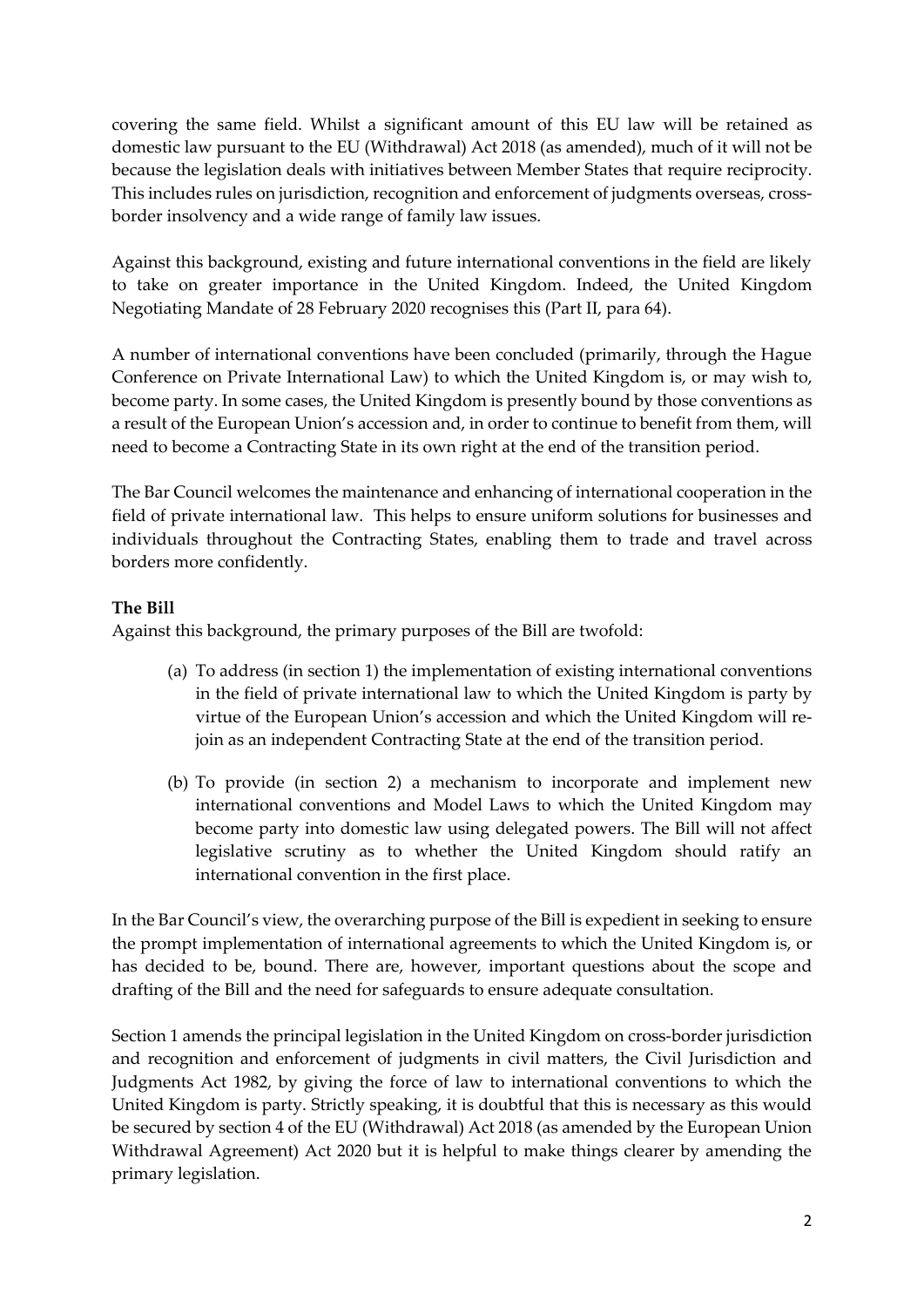The legislation does not seek to address the important subject of declarations that the United Kingdom might make in ratifying international conventions limiting its ambit (or, indeed, other modifications that it might wish to make when giving effect to such conventions in domestic law). For instance, the Hague Choice of Court Convention 2005 is an important instrument for protecting the parties' choice of United Kingdom courts to resolve their disputes. The European Union chose to exclude insurance contracts when ratifying the agreement. The Memorandum on Use of Delegated Powers accompanying the Bill suggests (para 22) that the United Kingdom will continue to exclude such contracts. This is an important policy decision; one which excludes most insurance contracts containing a choice of United Kingdom courts in them from the protection of the Convention (without putting any other legislative safeguards in place). The effect of such a decision is to deprive court judgments based on such excluded contracts of the right to be enforced under the Convention. In the Bar Council's view, a commitment is needed to ensure that there is widespread consultation with experts in the field of private international law and the insurance sector. The same point arises more generally about ensuring that there is sufficient scrutiny of all declarations and modifications to the text of existing international conventions before they are given the force of law in the United Kingdom as an independent Contracting State.

The Bar Council is also somewhat concerned that the power in section 2 to proceed by delegated legislation is very broad. For instance, it enables the appropriate national authority (as defined in section 2(7)) to make regulations *"for the purpose of, or in connection with, implementing any international agreement…"* relating to private international law (section 2(1)). This includes regulations for applying that agreement *"with or without modifications, as between different jurisdictions within the United Kingdom"* (section 2(2)) and provisions to extend to arrangements between the United Kingdom and a relevant territory (section 2(3); *"relevant territory"* is defined in section 2(7)).

Moreover, whilst there is a helpful definition of *"private international law"* in section 2(7), the Bill and Explanatory Notes envisage that the delegated power could extend to matters not normally considered to form part of the subject, including increasing penalties for criminal offences (para 24 of the Explanatory Memorandum; and schedule 6, para 3(c)) and legal aid (section 2(5)(c) of the Bill). Furthermore, it is not clear how far the legislation may be used to implement initiatives relating to an *"arbitral award"* (section 2(7)(b)(i)) by delegated legislation, a field which is only partly concerned with private international law.

It is also uncertain whether the proposed procedure (as modified in section 2(8)) is apt to deal with Model Laws (which are not international conventions importing rights and duties between Contracting States but agreed "soft law" provisions which are often modified substantially before being given effect in domestic law). There would need to be sufficient scrutiny of such a process.

This gives rise to a wider concern about the need for adequate protection in the Bill to ensure proper scrutiny and consultation. Schedule 6 of the Bill seeks to ensure procedural safeguards in relation to the application of the power in section 2. In particular, schedule 6, para 3 (2)(a) ensures that the affirmative procedure will apply *"for the purpose of implementing or applying,*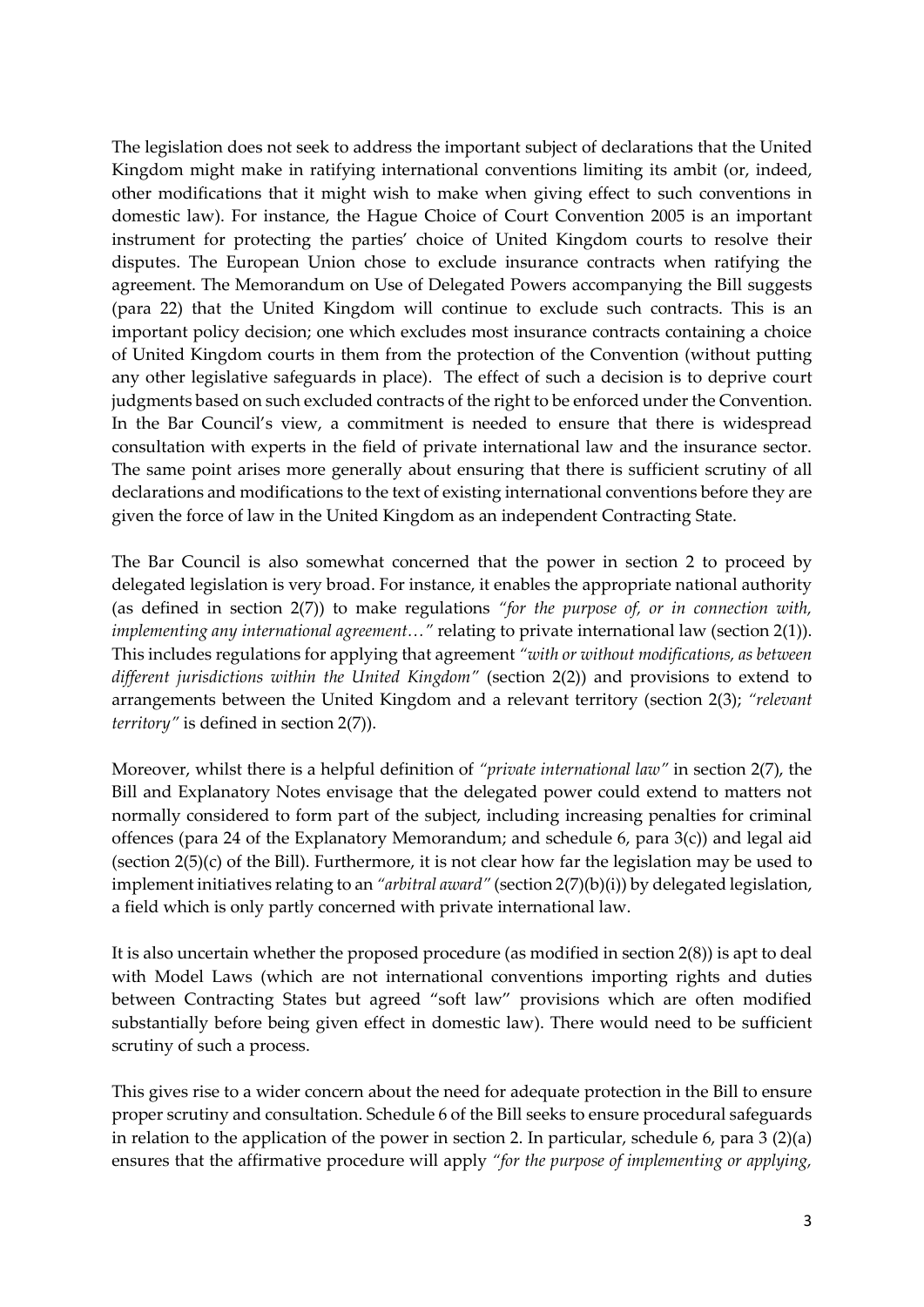*in relation to the United Kingdom or a particular part of the United Kingdom, any relevant international agreement that has not previously been the subject of any such provision…"*.

There are, however, two major gaps in this provision:

- (a) It does not make provision for the affirmative procedure to be used other than at the point of first implementing an international convention. If the United Kingdom were to wish to add, amend or remove a declaration limiting the scope of an international convention in the United Kingdom (for example, subsequently removing the exclusion of insurance contracts in the implementation of the Hague Choice of Court Convention 2005), or otherwise modify the implementation of an international convention, this would not expressly trigger the affirmatory procedure under the Bill;
- (b) Schedule 6 provides protection where a decision is made to apply an international convention in relation to "*a particular part of the United Kingdom"* e.g. if it were to be given effect in Scotland but not elsewhere in the United Kingdom. The question, however, whether to apply an international convention's rules *between* parts of the United Kingdom is often a very difficult one. Where it is to be applied, extensive amendments to that convention are often appropriate (an example being the provisions in the Civil Jurisdiction and Judgments Act 1982, which apply a substantially modified form of the European Union rules to intra-United Kingdom cases). The Bar Council is concerned that schedule 6 does not provide sufficient safeguards in this respect and considers that it should be amended to provide the requisite clarification.

# **Broader implications**

This leads to a more fundamental point. At the end of the transition period, the wide body of EU legislation will cease to be applicable in this field (and, as explained above, much of it will not be incorporated into domestic law, as it is contingent on reciprocal treatment by Member States). Notwithstanding the number of international conventions concluded in private international law, there is still no international convention in many or most areas. Moreover, it remains unclear if the European Union will give its consent to the United Kingdom joining the Lugano Convention on jurisdiction and the recognition and enforcement of judgments as a separate Contracting State after exit day (the agreement of all current Contracting Parties is required).

All this means that the default rules of private international law applicable in the United Kingdom after exit day are of great importance. In this connection, a number of statutory instruments were adopted in 2018 and 2019 to legislate in this field pursuant to the EU (Withdrawal) Act 2018. These represent, in many cases, the most significant United Kingdom legislation in the field for a generation. The Bar Council is concerned that: (a) these instruments make important substantive changes, upon which it was not consulted and in respect of which there appears to have been little consultation more generally; and (b) some of those changes may not be in the best interests of the United Kingdom.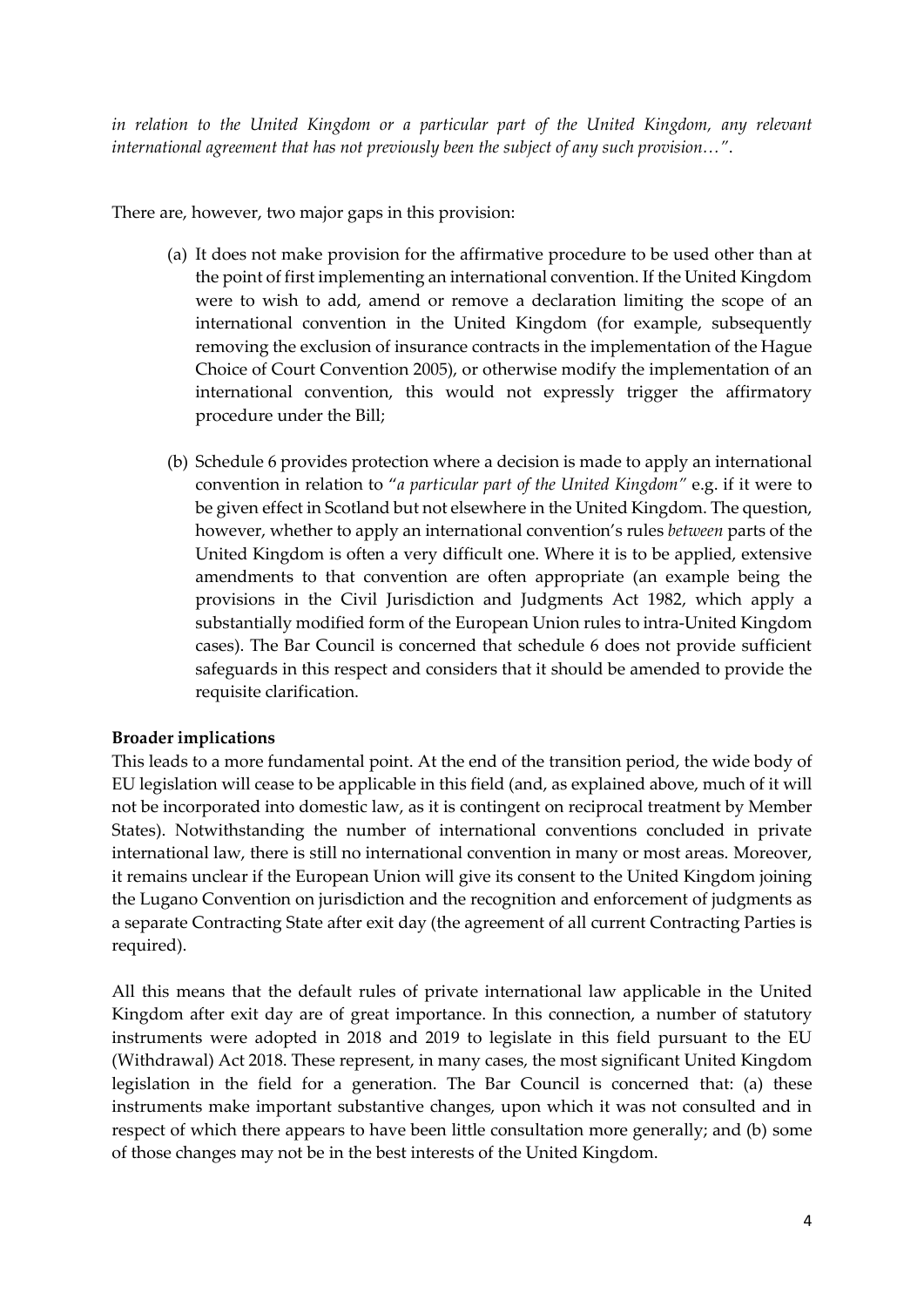To take an example, in the field of jurisdiction and the enforcement of judgments in civil matters, the Judgments (Hague Convention on Choice of Court Agreements 2005) (EU Exit) Regulations 2018 have been enacted ("Hague Choice of Court Regulations"). These go beyond routine matters dealing with the consequences of the United Kingdom becoming a party to the legislation in its own right.

Those Regulations, in tandem with The Civil Jurisdiction and Judgments (Amendment) (EU Exit) Regulations 2019 ("CJJA Regulations") regulate the crucial question as to how the (presumably, millions of) existing contracts around the world containing agreements to resolve disputes in United Kingdom courts should be dealt with after exit day. Prior to this, such clauses have largely been given effect automatically in the United Kingdom for over thirty years pursuant to European Union legislation which is revoked by the CJJA Regulations. There is also a streamlined procedure under the EU legislation for starting claims in such cases without needing the court's permission to serve a claim form overseas. In the Bar Council's view, this approach is strongly in the United Kingdom's interests. The CJJA Regulations 2019 do not, however, ensure that such clauses will continue to be given effect automatically if they were valid under that regime on exit day. There is also an inconsistent approach between clauses currently regulated by the European Union rules (which constitute the vast majority of clauses which are not safeguarded by the CJJA Regulations) and those falling under the Hague Choice of Court Regulations (which are protected), as well as in the procedures for starting claims where the defendant is overseas in each case, creating further risk of confusion and uncertainty. These issues may have significant adverse consequences. Indeed, some three years ago, the House of Lords European Union Committee 17th Report of Session 2016–17 *"Brexit: justice for families, individuals and businesses?"* concluded:

*"54. We are concerned by the Law Society of England and Wales' evidence that the current uncertainty surrounding Brexit is already having an impact on the UK's market for legal services and commercial litigation, and on the choices businesses are making as to whether or not to select English contract law as the law governing their commercial relationships."*

In the Bar Council's view, a concerted strategy is needed to give confidence to those who have chosen the United Kingdom courts to resolve their disputes by agreement; and to those who may be considering doing so in future.

Equally, although the European Union rules on jurisdiction will cease to apply on exit day, the CJJA Regulations 2019 make a significant substantive choice to re-enact some limited EU rules into domestic law and to superimpose them onto the default common law regime that would otherwise apply. This is an important policy decision. The European Union and common law jurisdiction rules are of a fundamentally different nature. The former is founded on fixed rules, built around a central principle that a defendant should typically be sued in the state of its domicile. The latter is an inherently more discretionary and flexible regime. The CJJA Regulations re-enact the European Union rules in respect of consumer and employment contracts (which form a derogation from the central rules in the Regulation by offering a more generous choice to consumers and employees as to where to litigate). This means that, on the one hand, UK law will no longer contain the central EU Regulation principles of jurisdiction; whilst on the other, certain limited derogations from those central EU principles will be